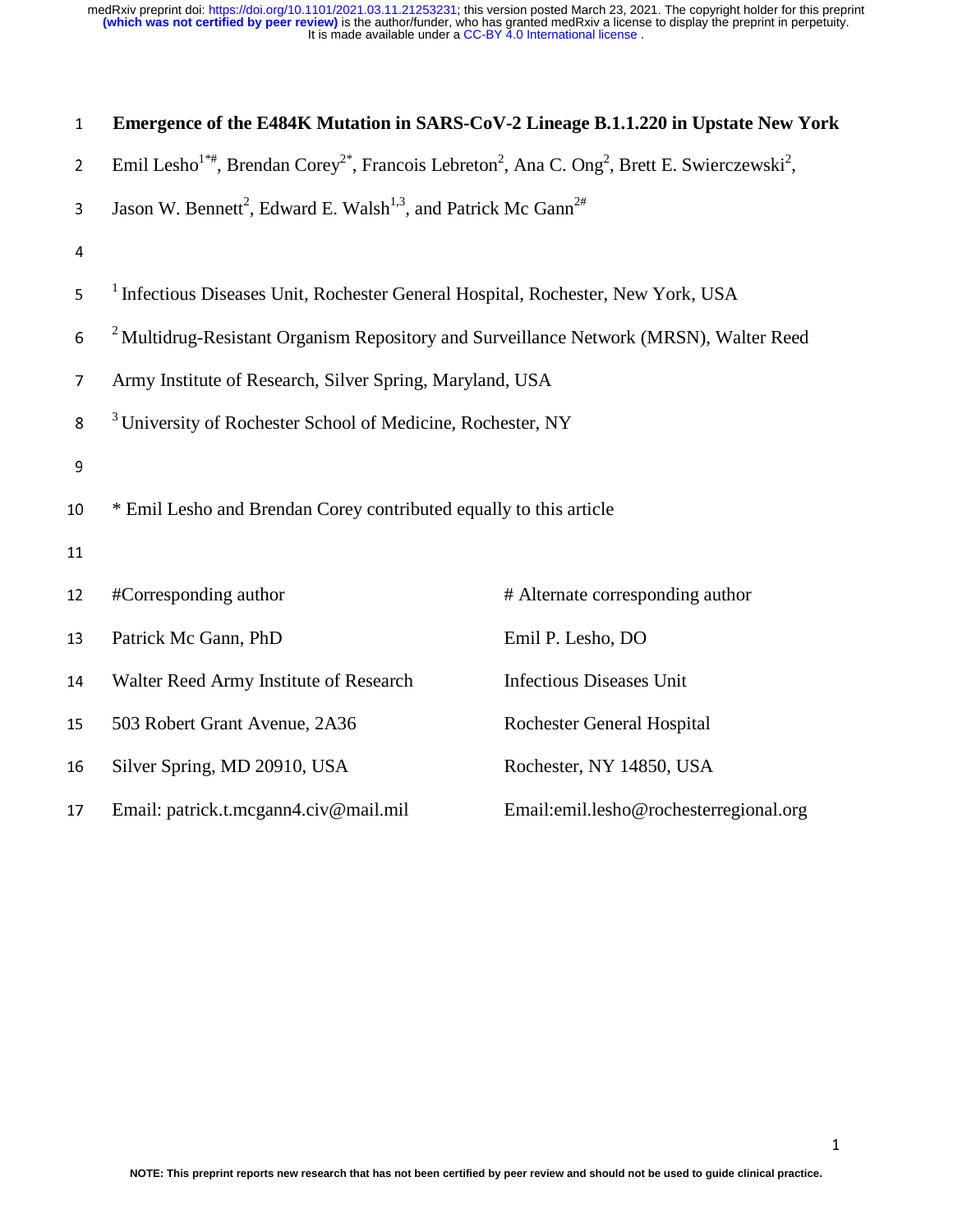# <sup>18</sup>**Abstract**

- 19 Ongoing surveillance detected a SARS-CoV-2 B.1.1.220 variant carrying the E484K substitution
- 20 in four patients from a hospital network in upstate New York. Patients reported no travel history
- 21 and shared no obvious epidemiological linkage. A search of online databases identified 12
- 22 additional B.1.1.220 with E484K, all of which were detected in New York since December 2020.
- 23 Detailed genomic analyses suggests that the mutation has emerged independently in at least two
- 24 different B.1.1.220 strains in this region.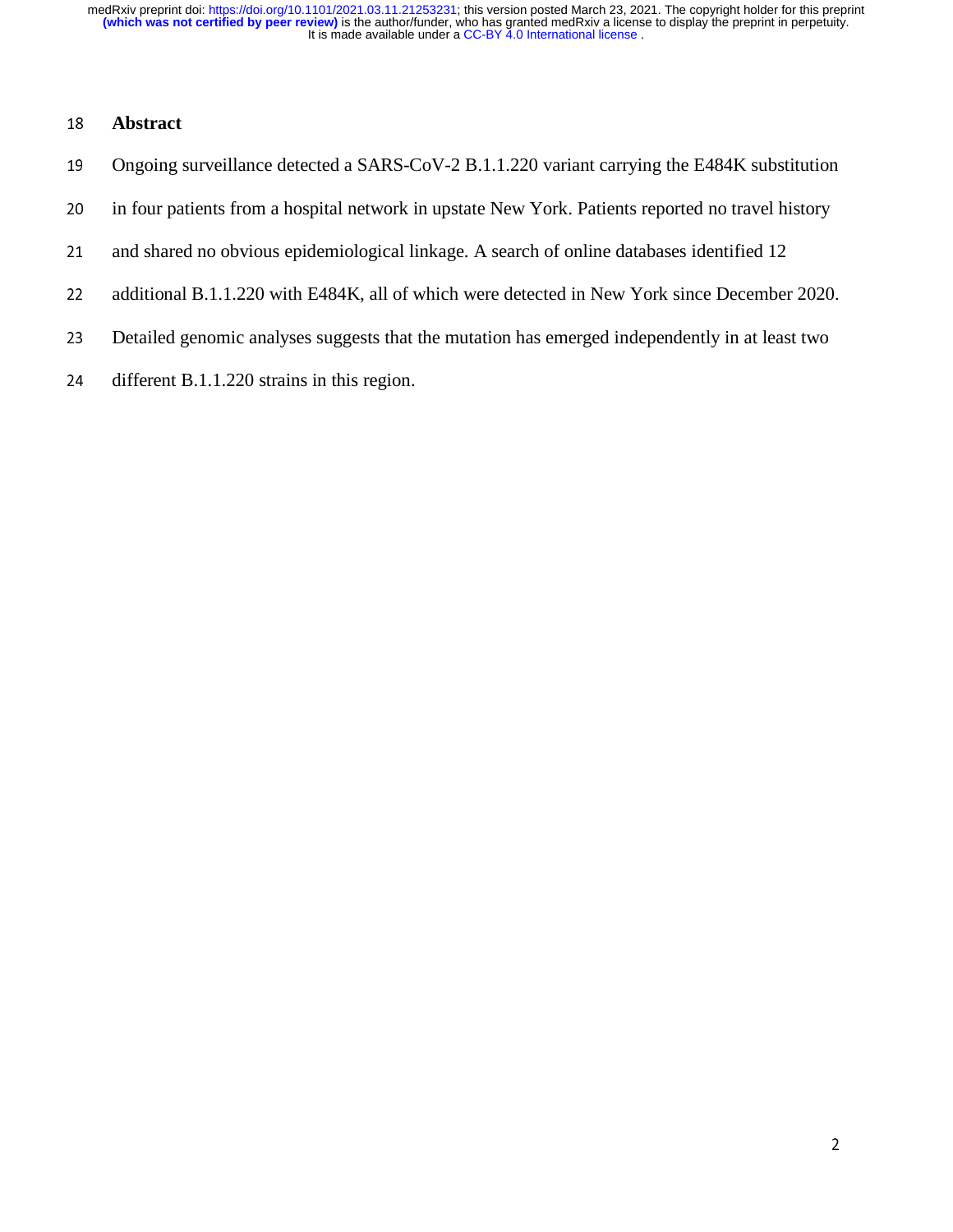<sup>25</sup>**Text** 

26 Severe acute respiratory syndrome coronavirus 2 (SARS-CoV-2), the etiological agent of 27 coronavirus disease 2019 (COVID-19), has caused a global pandemic that is reshaping society. <sup>28</sup>As part of an unprecedented global response from the scientific community the development and 29 rapid deployment of multiple antibody-based countermeasures that target the viral spike protein 30 has proceeded at an incredible pace.

31 Over the past six months, the emergence of three variants with mutations in the spike 32 protein has raised serious concerns about the durability of the current suite of vaccines and 33 immunotherapies. The variants, which are colloquially referred to as the United Kingdom (B.1.1.7 using the Pangolin nomenclature<sup>1</sup>), South African (B.1.351), and Brazilian (P.1) 35 variants<sup>2-4</sup>, have been increasingly identified worldwide<sup>5</sup>. The first variant (B.1.1.7) was 36 identified in September 2020 and carries a N501Y mutation in the receptor-binding domain  $(RBD)$  of the spike protein<sup>4</sup>. Critically, recent studies have suggested this mutation potentially increases transmission and virulence<sup>6,7</sup>. Shortly thereafter, this same mutation was identified in B.1.351 and P.1<sup>2,3</sup>. Both variants also carried an additional substitution (E484K) in the spike that <sup>40</sup>can increase resistance to neutralization by many monoclonal antibodies (mAb), while most 41 convalescent sera and mRNA vaccine-induced immune sera show reduced inhibitory activity  $8-11$ . 42 Notably, interim results from the Novavax adjuvented spike protein nanoparticle COVID-19 43 vaccine trial indicated an efficacy of 85.6% against B.1.1.7 infection (versus 95.6% for the <sup>44</sup>original strain), but just 49.4% to 60% in a South Africa Phase 2b trial in which the B.1.351 45 strain was detected in the majority of COVID-19 events<sup>12</sup>.

46 In the United States, there have been 3,037 cases with the B.1.1.7 variant identified in 49 47 jurisdictions, 81 cases with B.1.351 (20 jurisdictions), and 15 cases with P.1 (9 jurisdictions) as

3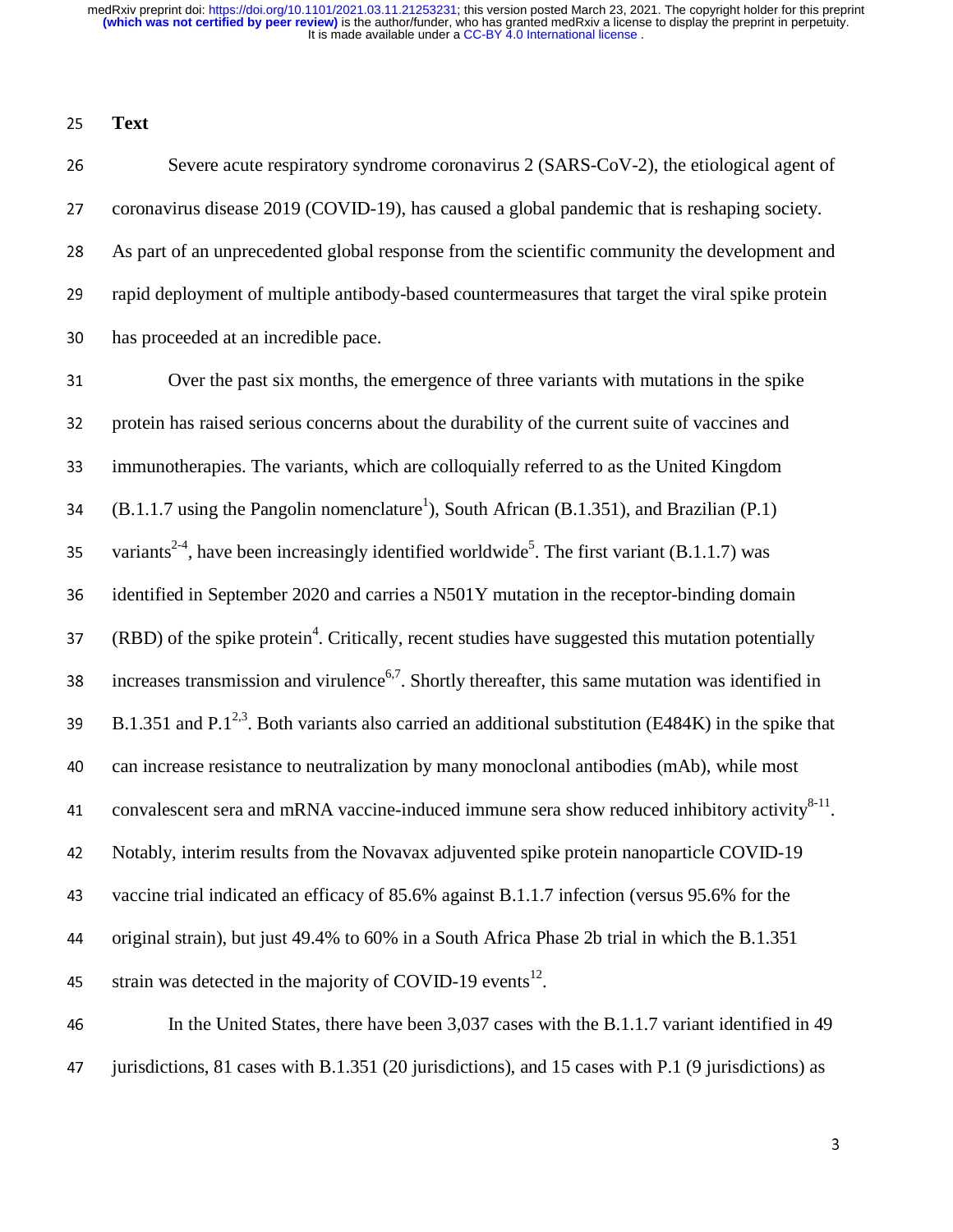| 48 | of this writing (March $2021$ ) <sup>13</sup> . In addition, several regional variants have been identified, such |
|----|-------------------------------------------------------------------------------------------------------------------|
| 49 | as the 20C-US lineage in the Midwest <sup>14</sup> and the B.1.2 lineage carrying the Q677P substitution in       |
| 50 | New Mexico and Louisiana <sup>15</sup> . However, these lack the E484K and N501Y mutations. In                    |
| 51 | contrast, the recently described B.1.536 variant in New York City carries E484K <sup>16</sup> . Notably, this     |
| 52 | variant has been spreading at an alarming rate since November and by February 15 <sup>th</sup> 2021               |
| 53 | accounted for 12.3% of all cases in this catchment area. Similar to previous studies with variants                |
| 54 | carrying E484K, antibody neutralization by mAbs REGN10933, CB6, and LY-CoV555 are                                 |
| 55 | either impaired or abolished with this variant <sup>16</sup> . Similarly, the neutralizing activities of          |
| 56 | convalescent plasma or post-vaccination sera were lower by 7.7-fold and 3.4-fold, respectively <sup>16</sup> .    |
| 57 | These data illustrate the alarming rise of this mutation, which has now been detected in 88 of 886                |
| 58 | lineages (as of this writing), with various degrees of frequency <sup>5,17</sup> .                                |
| 59 | In June 2020, a pilot study to investigate SARS-CoV-2 was initiated between the Multi-                            |
| 60 | drug resistant organism Repository and Surveillance Network (MRSN) and the Rochester                              |
| 61 | Regional Health System; a network consisting of 8 acute care hospitals, 9 urgent care centers,                    |
| 62 | and 6 long-term care facilities in St Lawrence County and the 9-county Finger Lakes Region of                     |
| 63 | NY. Every hospital-based laboratory in the network is capable of testing for COVID-19 infection                   |
| 64 | and to date 438,107 samples have been tested with 25,468 distinct patients testing positive. For                  |
| 65 | this study, samples were provided by five hospitals in the Finger Lakes region. RNA is extracted                  |
| 66 | from SARS-CoV-2-positive nasopharyngeal swabs and transferred to the MRSN for sequencing                          |
| 67 | (See Methods). To date, >150 samples spanning April 2020 to February 2021 have been                               |
| 68 | analyzed, with 14 different Pangolin lineages identified (manuscript in preparation). Though                      |
| 69 | notable mutations were found in the spike proteins from these earlier samples, including D614G,                   |
| 70 | S673T, Q677H, N679K, and P681H, the E484K and N501Y substitutions were not identified.                            |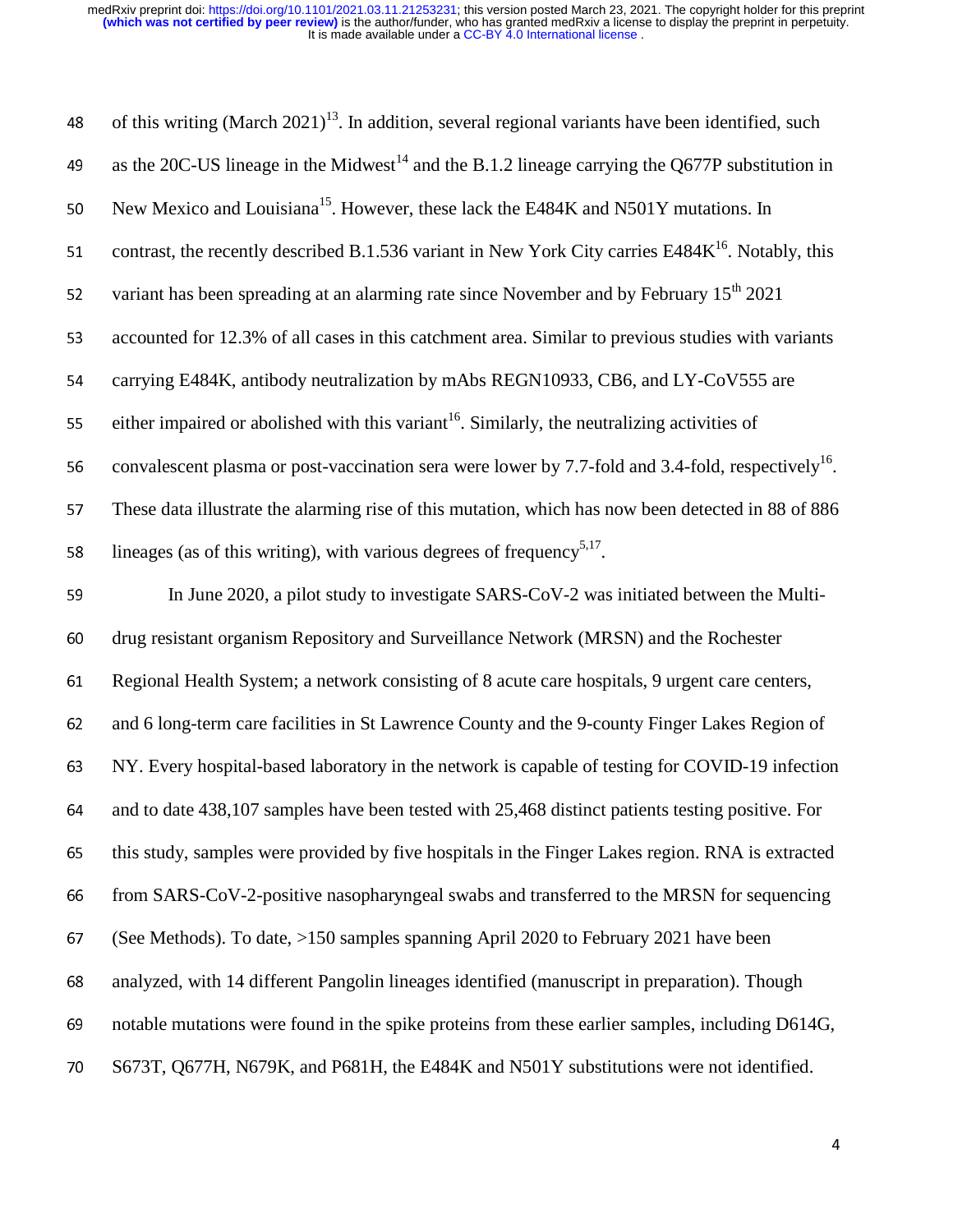| 71 | The most recent shipment consisted of 20 samples from 19 patients collected between                            |
|----|----------------------------------------------------------------------------------------------------------------|
| 72 | January $27th$ and February $7th$ , 2021. Upon analysis, the E484K substitution was detected in five           |
| 73 | samples from one male and three female patients. The average age was 85 years (range 74-92)                    |
| 74 | and, despite advanced age and multiple co-morbidities (mean CALL score $= 10$ ) <sup>18</sup> , all recovered. |
| 75 | Three patients had mild courses with no specific anti-SARS-CoV-2 treatments. One patient                       |
| 76 | received Remdesivir and Dexamethasone and did not require intensive care or endotracheal                       |
| 77 | intubation. Notably, three patients lived in separate assisted living facilities with no known                 |
| 78 | connections and the fourth resided at home. All patients reported no significant travel in the                 |
| 79 | preceding 6 months.                                                                                            |
| 80 | The five strains were assigned to Pangolin Lineage B.1.1.220 (NextStrain clade 20B;                            |
| 81 | Figure 1A), a globally distributed lineage that has also been identified in 2-7% of COVID-19                   |
| 82 | cases in the North-East US (Figure 1B). In addition to the E484K substitution, the strains carried             |
| 83 | the characteristic 4 amino acid substitutions that define this lineage when compared to the                    |
| 84 | Wuhan-Hu-1 SARS-CoV-2 reference genome (NCBI GenBank Acc. MN908947), namely                                    |
| 85 | R203K, G204R, P314L and D614G. This latter substitution has become the most prevalent                          |
| 86 | mutation world-wide and studies suggest it increases viral transmissibility and results in higher              |
|    | 87 viral loads $19,20$ . To better understand the relationship between the 5 samples we performed a            |
| 88 | whole genome high-resolution single nucleotide polymorphism (SNP) based comparison. The                        |
| 89 | two samples from the same patient were genetically identical (0 SNPs), but the remaining                       |
| 90 | samples were separated by 1-4 SNPs.                                                                            |
| 91 | Analysis of the five variants in the open data software at MicroReact <sup>21</sup> identified 6               |
| 92 | additional B.1.1.220 variants with the E484K substitution. All were deposited by the Wadsworth                 |

93 Center (Albany, NY), a sentinel institute of the New York Department of Health. Further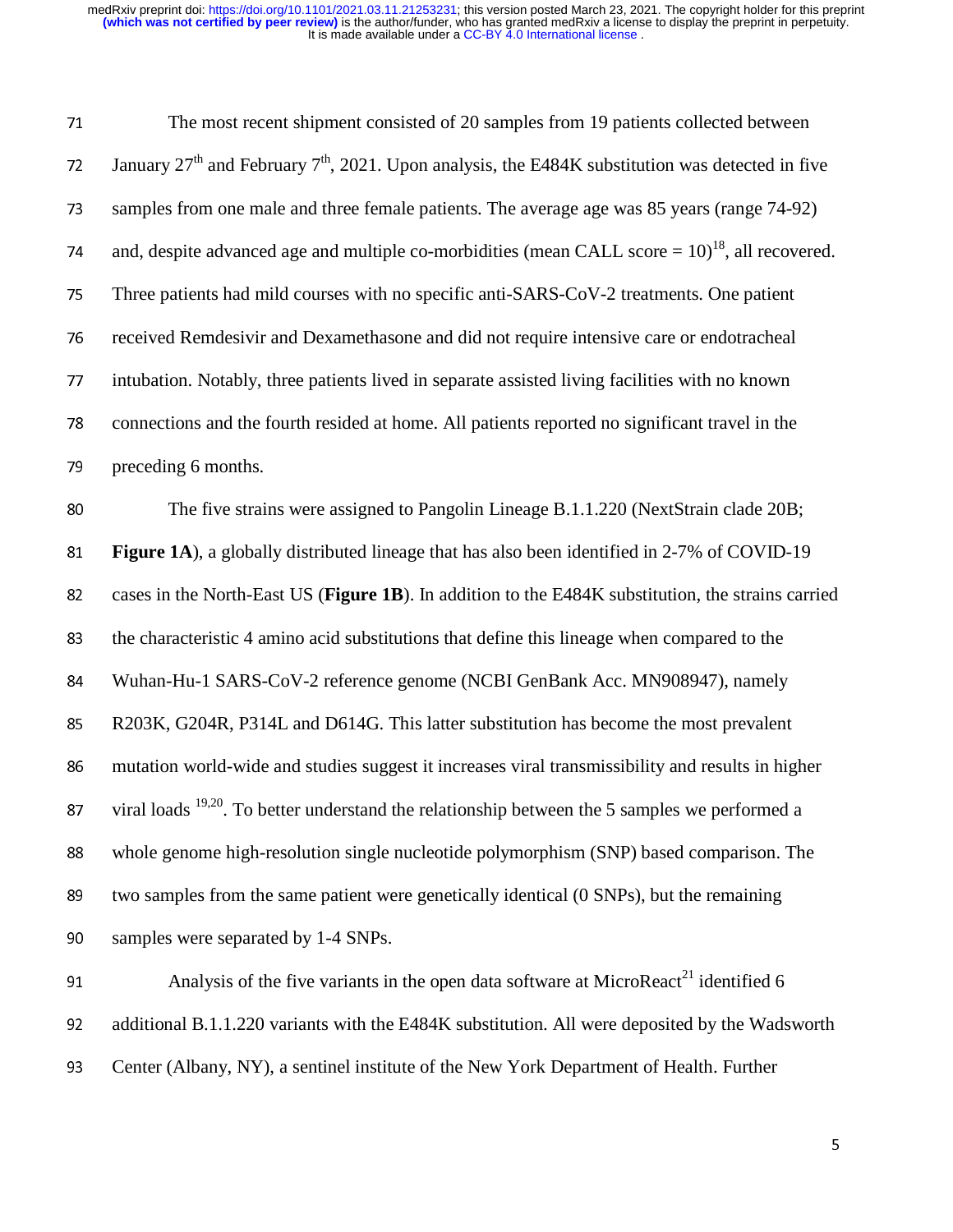94 comparative analysis with 124 B.1.1.220 sequences from the New York region deposited at <sup>95</sup>GISAID identified an additional 6 variants with this mutation. Surprisingly, a phylogenetic 96 analysis suggested that the E484K substitution has arisen independently at least twice within <sup>97</sup>Lineage B.1.1.220 in the New York region, as evidenced by the significant genetic separation <sup>98</sup>(25 to 29 SNPs) between a monophyletic cluster of 16 samples from Central and Western New 99 York and sample 1098129 from the New York Metropolitan area (**Figure 1C, Table S1**). <sup>100</sup>Zoomed-in analysis of the 16 monophyletic strains revealed high-genetic relatedness (0-7 SNPs) 101 and further suggested that this B.1.1.220 E484K variant has just recently emerged and is rapidly 102 spreading across New York State with isolates being collected from at least 6 distinct counties 103 between December and February 2020 (**Figure 1D**). Importantly, as of this writing (March 2021) 104 the only B.1.1.220 variants shown to harbor the E484K mutation have been isolated in New 105 York. 106 To the best of our knowledge, this is the first report of a Lineage B.1.1.220 bearing the

107 important E484K mutation. The observed mutational convergence within the relatively small 108 subset of Lineage B.1.1.220 genomes from New York State further indicates that codon S/484 is 109 evolving under a strong degree of positive selection. Though not supported statistically, it is 110 notable that no B.1.1.220 variants were detected in our surveillance effort prior to December 111 2020 when it suddenly comprised 25 % of the late January and early February samples. 112 However, as of this writing (March 2021), only 146 B.1.1.220 genomes from NY have been 113 uploaded to GISAID, with the majority ( $n = 87$ ) collected since January 1<sup>st</sup>, 2021; additional 114 B.1.1.220 sequences from this region are required to better understand the current distribution 115 and apparent emergence of this concerning variant. It will also be important to assess how the <sup>116</sup>E484K mutation affects protection by vaccines against this specific variant that lacks the other

6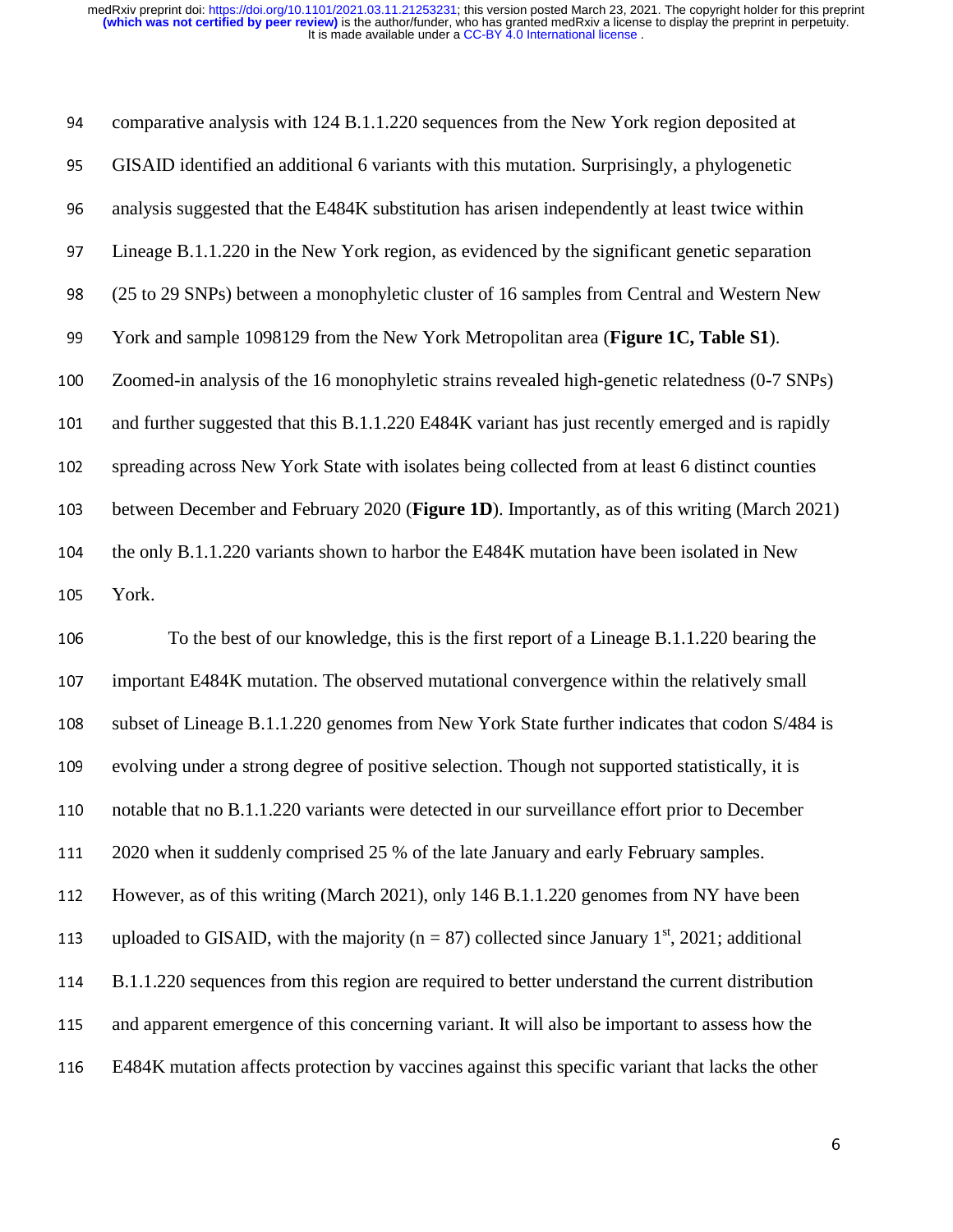- 117 mutations in the B1.351 and P1 strains. As the vaccine roll-out gathers pace across the United
- 118 States, it is imperative that every means necessary are employed to rapidly identify the
- 119 emergence of variants-of-concern and immediate action taken to limit their spread.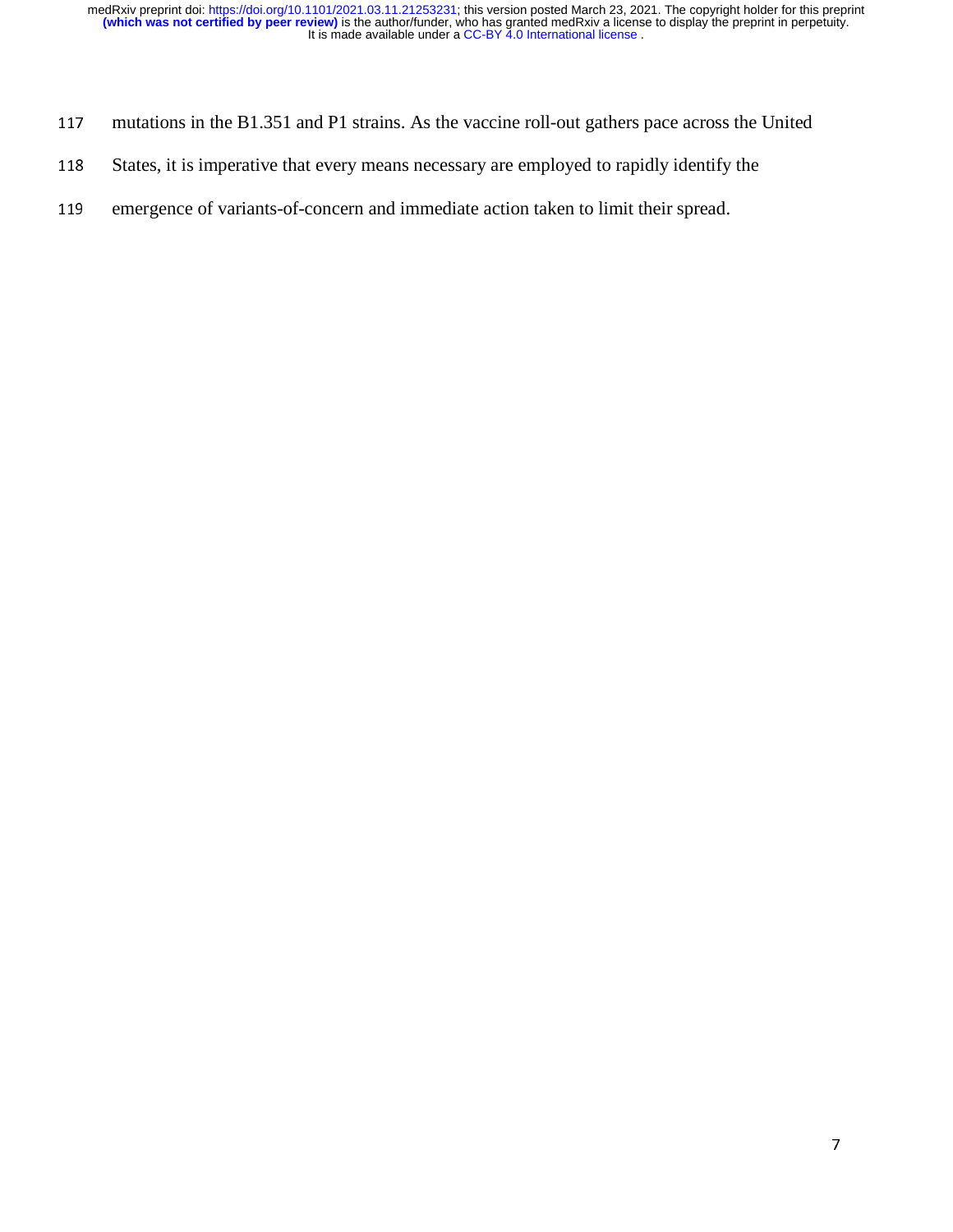## <sup>120</sup>**Methods**

#### <sup>121</sup>**Sequencing of SARS-CoV-2 samples**

- 122 Viral RNA was extracted from nasopharyngeal swabs using the QIAamp Viral RNA Mini Kit
- <sup>123</sup>(Qiagen, 52906). RNA was converted to cDNA and enriched for SARS-CoV-2 using the QIAseq
- 124 SARS-CoV-2 Primer Panel (Qiagen, 333896). Libraries were constructed using the KAPA
- 125 HyperPlus kit (Roche, KK8514), quantified with the KAPA Library Quantification kit (Roche,
- 126 KK44), pooled, denatured and diluted to 14 pM. The diluted sample was sequenced on an
- <sup>127</sup>Illumina MiSeq sequencer using a MiSeq v3 (600 cycle) Reagent Kit (Illumina, MS-102-3003).

#### <sup>128</sup>**Bioinformatic Analysis of SARS-CoV-2 genomes**

<sup>129</sup>Miseq read data was trimmed for adapters and low quality sequence using BBduk v38.79

130 (https://sourceforge.net/projects/bbmap/). Trimmed reads were then mapped to the Wuhan-Hu-1

- 131 SARS-CoV-2 reference genome (NCBI GenBank Acc. MN908947) using Snippy v4.4.5
- 132 (https://github.com/tseemann/snippy). BAM files were imported into Geneious<sup>22</sup> where variants
- 133 identified by Snippy were manually curated/confirmed. Nucleotide alignments were performed

134 with Muscle<sup>23</sup> followed by trimming of ambiguous/under-represented sequence at the 5'/3' ends

135 of the alignment in Geneious. Genome-based, maximum likelihood phylogenies were produced

136 with RAxML-ng (model GTR+Gamma, 50 parsimony, 50 random)<sup>24</sup>. Best scoring phylogenetic

137 trees were selected and edited using iTOL $^{25}$ .

## <sup>138</sup>**Use of GISAID, Microreact, NextStrain, Outbreak.info and Pangolin Resources.**

139 Lineage assignment was performed using the Pangolin online web application<sup>1</sup>. Identification of

- 140 additional B.1.1.220 lineage samples with and without the E484K mutation was performed
- 141 initially with Microreact<sup>21</sup> and later with GISAID<sup>26</sup>. An acknowledgement of the originating and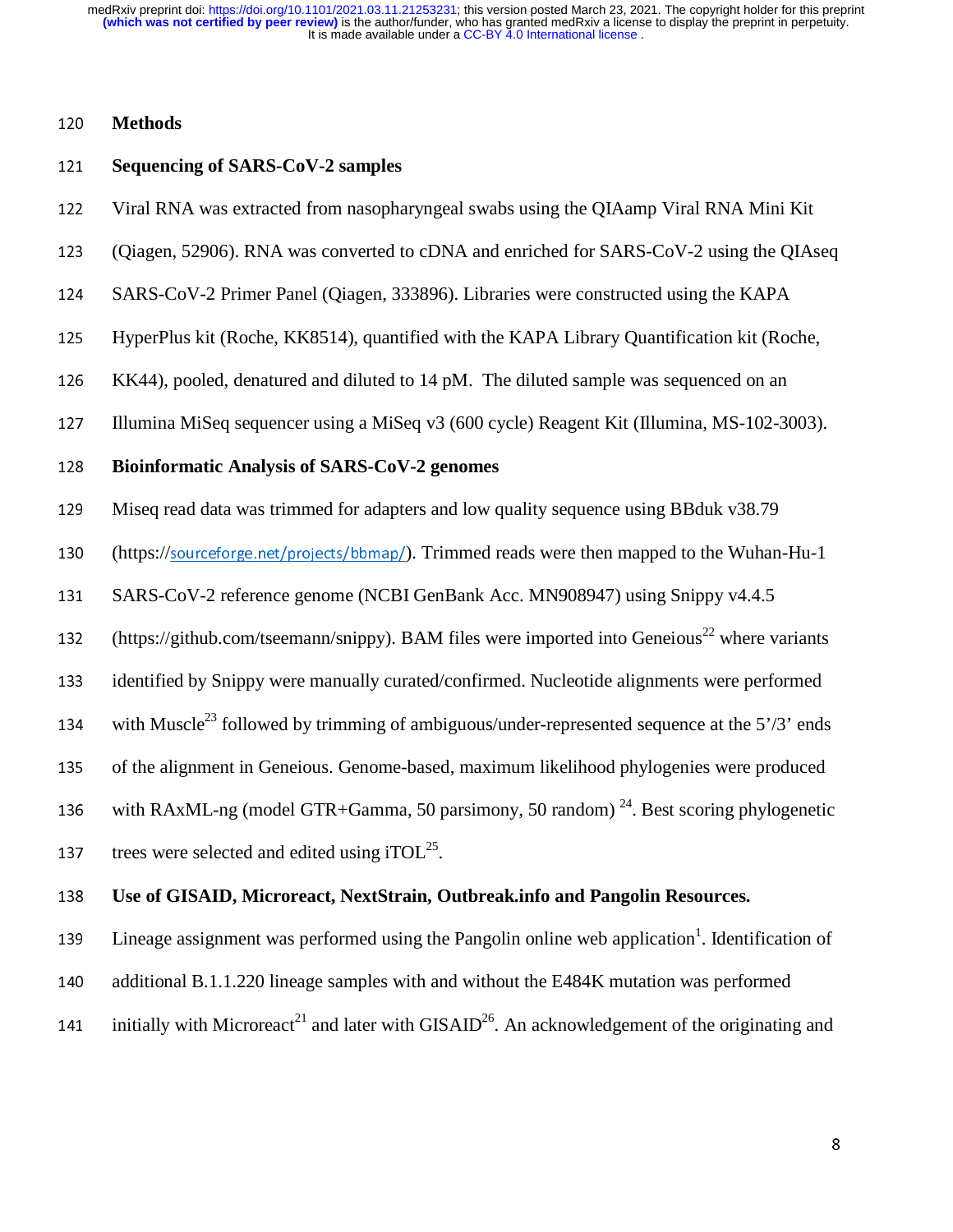- 142 submitting laboratories providing the SARS-CoV-2 comparator genomes used in this study can
- <sup>143</sup>be found in the Supplemental Material (**Table S1** and **S2**).
- 144 The time-scaled analysis of SARS-CoV-2 genomes (Fig. 1A) was modified from the Nextstrain<sup>27</sup>
- 145 SARS-CoV-2 global phylogeny (https://nextstrain.org/ncov/global) accessed on March  $6<sup>th</sup>$ , 2021.
- 146 This build contained 3,960 SARS-CoV-2 genomes sampled between Dec 2019 and Mar 2021
- 147 and collected from: Africa (n = 588), Asia (n = 671), Europe (n = 783), North America (n = 845),
- 148 Oceania (n = 489) and South America (n = 594). Full details on bioinformatic processing are
- 149 available on the Nexstrain Github page (https://github.com/nextstrain/ncov).
- 150 The USA map of the estimated Lineage B.1.1.220 prevalence (Fig. 1B) was created and edited
- 151 from the Outbreak.info<sup>17</sup> dashboard accessed on March  $7<sup>th</sup>$ , 2021.

#### <sup>152</sup>**Data submission**

- 153 The sequences of the five strains described in this paper have been uploaded to GISAID with
- 154 Accession ID (virus name): EPI\_ISL\_1184113(hCoV-19/USA/NY-RRHS-101/2021),
- 155 EPI\_ISL\_1184114 (hCoV-19/USA/NY-RRHS-102/2021), EPI\_ISL\_1184135 (hCoV-
- <sup>156</sup>19/USA/NY-RRHS-114/2021), EPI\_ISL\_1184136 (hCoV-19/USA/NY-RRHS-115/2021), and
- <sup>157</sup>EPI\_ISL\_1184137 (hCoV-19/USA/NY-RRHS-120/2021).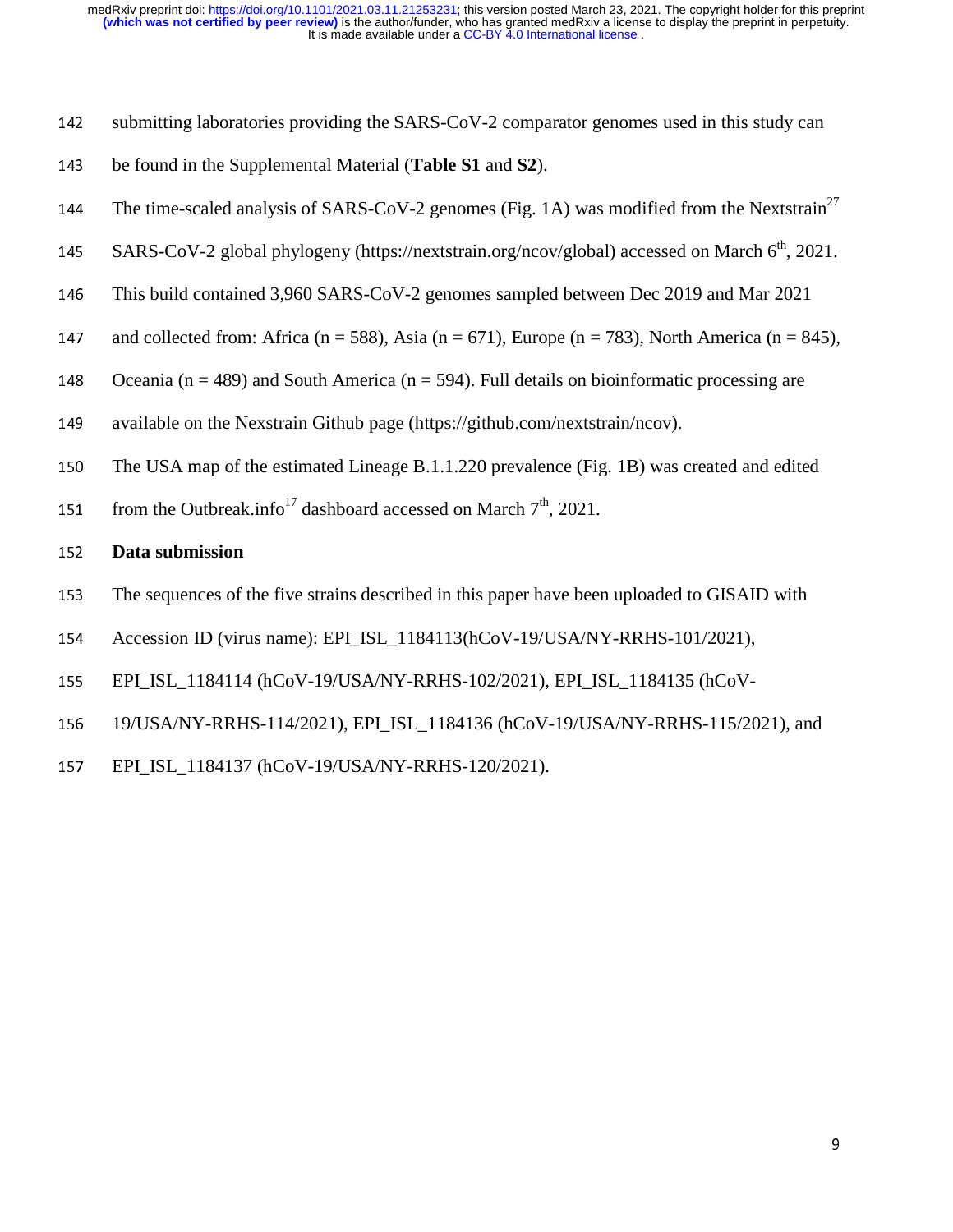## <sup>158</sup>**Acknowledgements**

- 159 We are deeply indebted to the clinical and research laboratories of the Rochester Regional Health
- 160 System and ACM Global Laboratories, especially Maria Formica, Julie Freed, Chalece Holland,
- 161 Jean Campbell, and Julia Nary.
- 162 This study was partially funded by the Defense Health Program (DHP) Operations  $\&$
- 163 Maintenance (O&M). Material has been reviewed by the Walter Reed Army Institute of
- 164 Research. There is no objection to its presentation. The opinions or assertions contained herein
- 165 are the private views of the authors and are not to be construed as official, or reflecting the views
- 166 of the Department of the Army or the Department of Defense. Some authors (Bennett, Mc Gann,
- 167 Swierczewski) are employees of the U.S. Government and this work was prepared as part of
- 168 their official duties.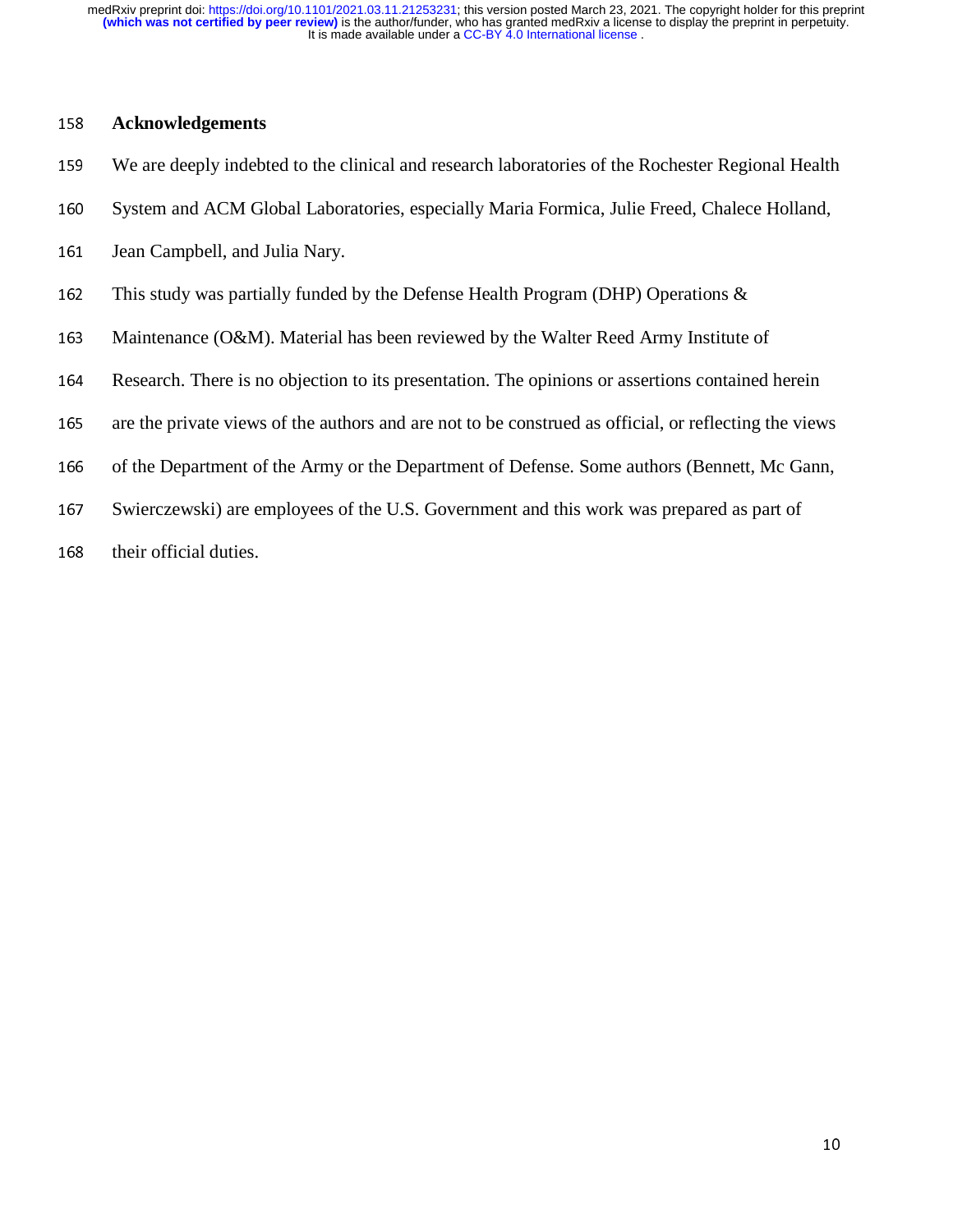### <sup>169</sup>**Bibliography**

- <sup>170</sup>1. Rambaut, A.*, et al.* A dynamic nomenclature proposal for SARS-CoV-2 lineages to assist <sup>171</sup>genomic epidemiology. *Nat Microbiol* **<sup>5</sup>**, 1403-1407 (2020).
- <sup>172</sup>2. Houriiyah Tegally., *et al*. Emergence and rapid spread of a new severe acute respiratory
- 173 syndrome-related coronavirus 2 (SARS-CoV-2) lineage with multiple spike mutations in
- 174 South Africa. *MedRxiv* (2020). DOI: https://doi.org/10.1101/2020.12.21.20248640.
- <sup>175</sup>3. Nuno R., *et al.* Genomics and epidemiology of a novel SARS-CoV-2 lineage in Manaus,
- 176 Brazil. (2021). DOI: https://doi.org/10.1101/2021.02.26.21252554.
- <sup>177</sup>4. Rambaut, A., *et al.* Preliminary genomic characterization of an emergent SARS-CoV-2
- 178 lineage in the UK defined by a novel set of spike mutations. Unpublished:
- 179 https://virological.org/t/preliminary-genomic-characterisation-of-an-emergent-sars-cov-2-180 lineage-in-the-uk-defined-by-a-novel-set-of-spike-mutations/563.
- 
- <sup>181</sup>5. O'Toole, Á *et al.* Pangolin: lineage assignment in an emerging pandemic as an
- 182 epidemiological tool. (2021). Unpublished: github.com/cov-lineages/pangolin
- <sup>183</sup>6. Davies, N.G.*, et al.* Estimated transmissibility and impact of SARS-CoV-2 lineage
- <sup>184</sup>B.1.1.7 in England. *Science* (2021). Epub ahead of print: 2021/03/05
- <sup>185</sup>7. Volz, S.M., *et al.* Transmission of SARS-CoV-2 Lineage B.1.1.7 in England: Insights
- <sup>186</sup>from linking epidemiological and genetic data. *medRxiv* (2021). DOI:
- 187 https://doi.org/10.1101/2020.12.30.20249034.
- <sup>188</sup>8. Chen, R.E.*, et al.* Resistance of SARS-CoV-2 variants to neutralization by monoclonal
- 189 and serum-derived polyclonal antibodies. *Nat Med* (2021). Epub ahead of print:
- 190 2021/03/06.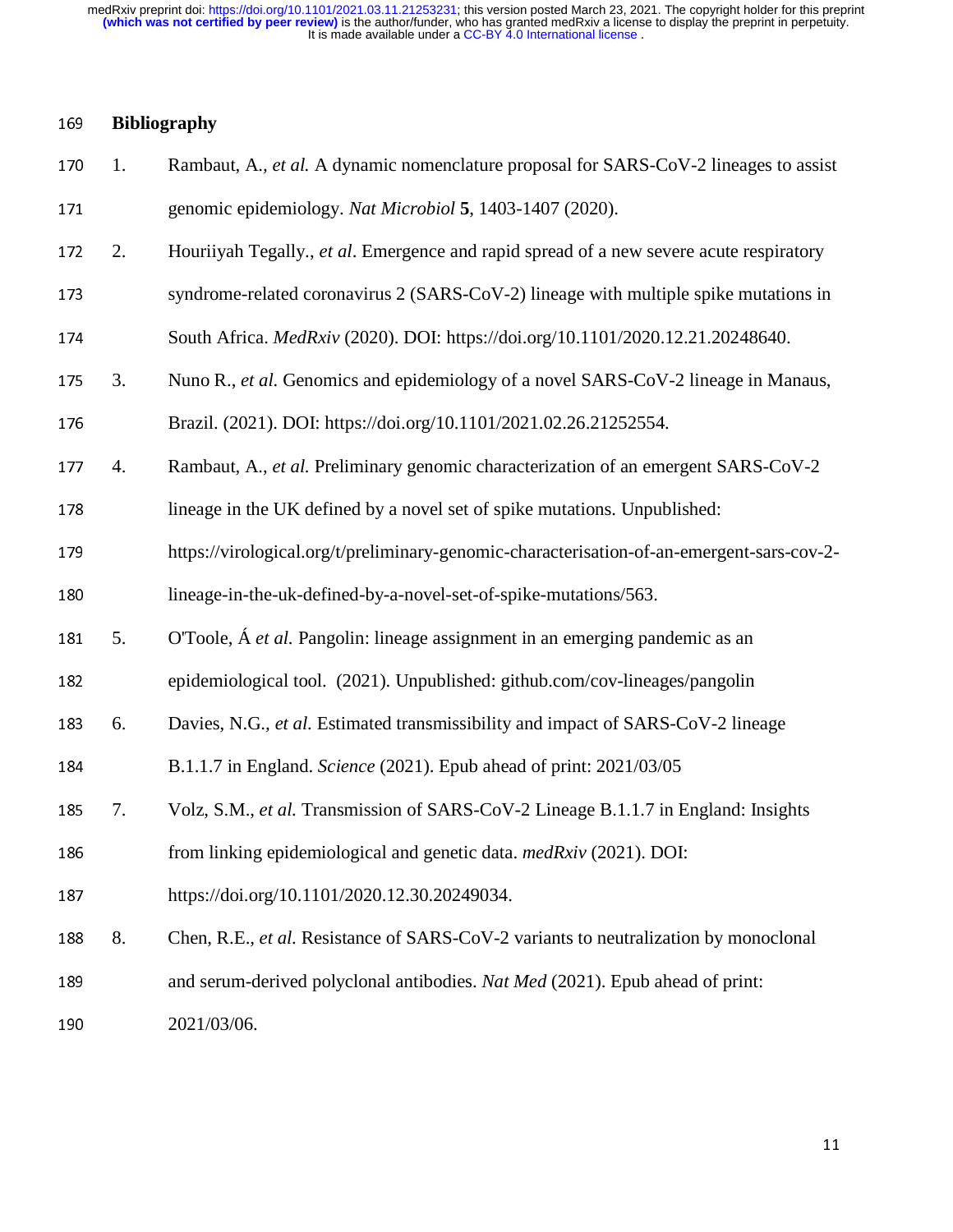- <sup>191</sup>9. Daming Zhou, W.D., *et al.* Evidence of escape of SARS-CoV-2 variant B.1.351 from
- 192 natural and vaccine induced sera. *Cell* (2021). DOI:
- 193 https://doi.org/10.1016/j.cell.2021.02.037.
- <sup>194</sup>10. Wang, W.B., *et al.*. E484K mutation in SARS-CoV-2 RBD enhances binding affinity
- 195 with hACE2 but reduces interactions with neutralizing antibodies and nanobodies:
- 196 Binding free energy calculation studies. *bioRxiv* (2021). DOI:
- 197 https://doi.org/10.1101/2021.02.17.431566.
- <sup>198</sup>11. Weisblum, Y.*, et al.* Escape from neutralizing antibodies by SARS-CoV-2 spike protein 199 variants. *Elife* **9** (2020).
- 200 12. Novavax. Novavax COVID-19 Vaccine Demonstrates 89.3% Efficacy in UK Phase 3
- 201 Trial. Press release: https://ir.novavax.com/news-releases/news-release-details/novavax-
- 202 covid-19-vaccine-demonstrates-893-efficacy-uk-phase-3. (2021).
- 203 13. United States Centers for Disease Control. US COVID-19 Cases Caused by Variants.
- <sup>204</sup>https://www.cdc.gov/coronavirus/2019-ncov/transmission/variant-cases.html. (2021).
- 205 14. Pater, A.A., *et al.* Emergence and Evolution of a Prevalent New SARS-CoV-2 Variant in
- 206 the United States. *bioRxiv* (2021). DOI: https://doi.org/10.1101/2021.01.11.426287
- <sup>207</sup>15. Hodcroft, E.B., *et al.* Emergence in late 2020 of multiple lineages of SARS-CoV-2 Spike
- <sup>208</sup>protein variants affecting amino acid position 677. *medRxiv* (2021). DOI:
- 209 https://doi.org/10.1101/2021.02.12.21251658.
- <sup>210</sup>16. Annavajhala, M.K., *et al.* A Novel SARS-CoV-2 Variant of Concern, B.1.526, Identified
- <sup>211</sup>in New York. *medRxiv* (2021). DOI: https://doi.org/10.1101/2021.02.23.21252259
- <sup>212</sup>17. Gangavarapu, K. *et al.,* Outbreak.info. https://outbreak.info/ (2020).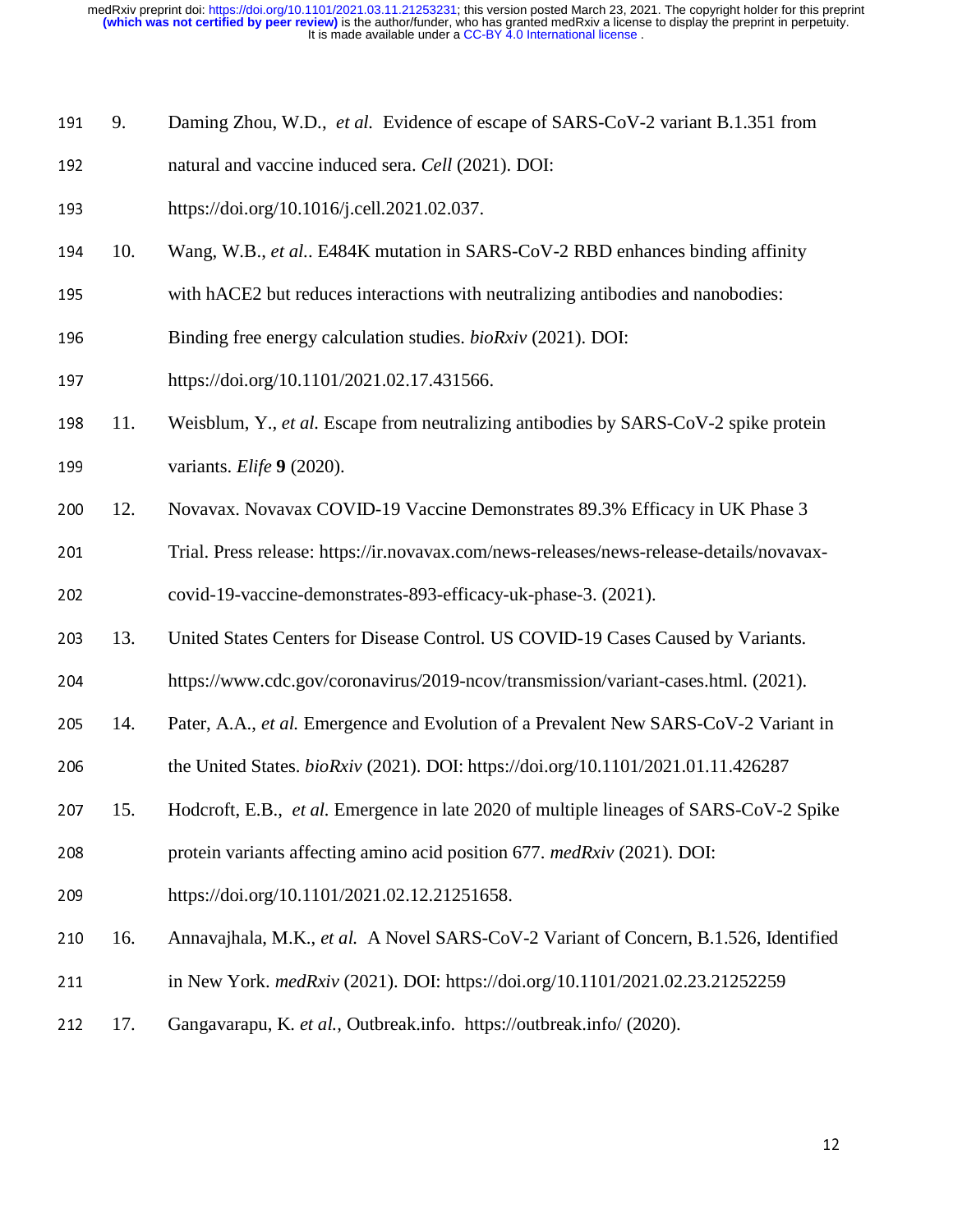| 213 | 18. | Ji, D., et al. Prediction for Progression Risk in Patients With COVID-19 Pneumonia: The    |
|-----|-----|--------------------------------------------------------------------------------------------|
| 214 |     | CALL Score. Clin Infect Dis 71, 1393-1399 (2020).                                          |
| 215 | 19. | Jackson, C.B., Zhang, L., Farzan, M. & Choe, H. Functional importance of the D614G         |
| 216 |     | mutation in the SARS-CoV-2 spike protein. Biochem Biophys Res Commun 538, 108-115          |
| 217 |     | (2021).                                                                                    |
| 218 | 20. | Korber, B., et al. Tracking Changes in SARS-CoV-2 Spike: Evidence that D614G               |
| 219 |     | Increases Infectivity of the COVID-19 Virus. Cell 182, 812-827 e819 (2020).                |
| 220 | 21. | Argimon, S., et al. Microreact: visualizing and sharing data for genomic epidemiology      |
| 221 |     | and phylogeography. Microb Genom 2, e000093 (2016).                                        |
| 222 | 22. | Kearse M, et al.,. Geneious Basic: an integrated and extendable desktop software           |
| 223 |     | platform for the organization and analysis of sequence data. Bioinformatics. 2012 Jun      |
| 224 |     | 15;28(12):1647-9.                                                                          |
| 225 | 23. | Edgar RC. MUSCLE: multiple sequence alignment with high accuracy and high                  |
| 226 |     | throughput. Nucleic Acids Res. 2004 Mar 19;32(5):1792-7.                                   |
| 227 | 24. | Kozlov AM, et al.,. RAxML-NG: a fast, scalable and user-friendly tool for maximum          |
| 228 |     | likelihood phylogenetic inference. Bioinformatics. 2019 Nov 1;35(21):4453-4455.            |
| 229 | 25. | Letunic I, Bork P. Interactive Tree Of Life (iTOL) v4: recent updates and new              |
| 230 |     | developments. Nucleic Acids Res. 2019 Jul 2;47(W1):W256-W259.                              |
| 231 | 26. | Elbe S & Buckland-Merrett G. Data, disease and diplomacy: GISAID's innovative              |
| 232 |     | contribution to global health. Glob Chall. 2017 Jan 10;1(1):33-46.                         |
| 233 | 27. | Hadfield J, et al.,. Nextstrain: real-time tracking of pathogen evolution. Bioinformatics. |
| 234 |     | 2018 Dec 1;34(23):4121-4123.                                                               |
|     |     |                                                                                            |

235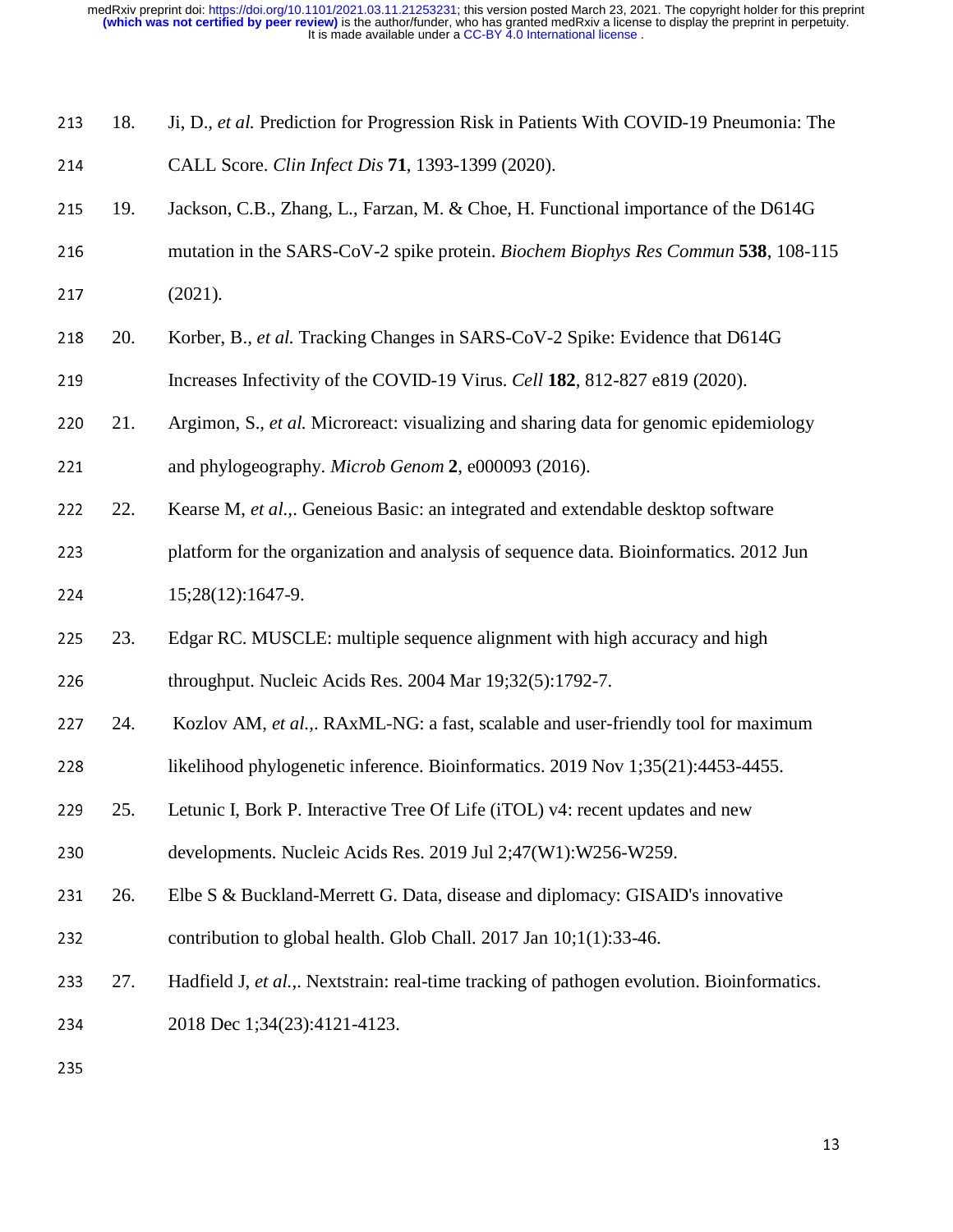## <sup>236</sup>**Figure Legend**

## <sup>237</sup>**Figure 1. Emergence of the E484K mutation in B.1.1.220 SARS-CoV-2 isolates from**

<sup>238</sup>**Upstate New York. (A)** Time-scaled, global phylogeny of 3,960 SARS-CoV-2 genomes

- 239 sampled between Dec 2019 and Mar 2021 (modified from Nextstrain<sup>27</sup> dashboard). A full table
- 240 of acknowledgements for the data included in this analysis is available in the supplement (Table
- 241 S2). Major clades (Nextstrain nomenclature), variants (literature) and lineages (Pangolin) are
- 242 indicated. Strains are colored based on the presence of a glutamic acid  $(E, \text{teal})$  or lysine  $(K, \text{teal})$
- <sup>243</sup>orange) at position 484 of the spike protein. **(B)** Color-gradient map of the USA showing the
- 244 estimated percentage of sequenced SARS-CoV-2 genomes that were assigned to Lineage
- 245 B.1.1.220 since first detection (modified from Outbreak.info<sup>17</sup> dashboard). **(C) SNP-based,**

246 unrooted phylogram of B.1.1.220 variants collected from New York State between October 2020

247 and March 2021 ( $n = 129$ ). Empty circles indicate strains with Glutamic acid (E) at residue 484

248 of the spike protein while filled circles indicate those with Lysine  $(K)$  at that position. Genomes

249 obtained from GISAID<sup>26</sup> (Table S1) are shown in red. Genomes newly described in this report

250 are shown in blue (note that only four out of five circles are visible as two samples from a single

- 251 patient were identical). **(D)** SNP-based, unrooted maximum-likelihood phylogeny of sixteen
- 252 monophyletic B.1.1.220 strains carrying the E484K mutation. Both comparator (Table S1) and
- 253 newly sequenced isolates (bold font) are labeled using their GISAID Accession ID. Where
- 254 known, the county and collection date are indicated. For both panels C and D, the number of
- 255 SNPs separating each strain can be inferred from the respective scale.